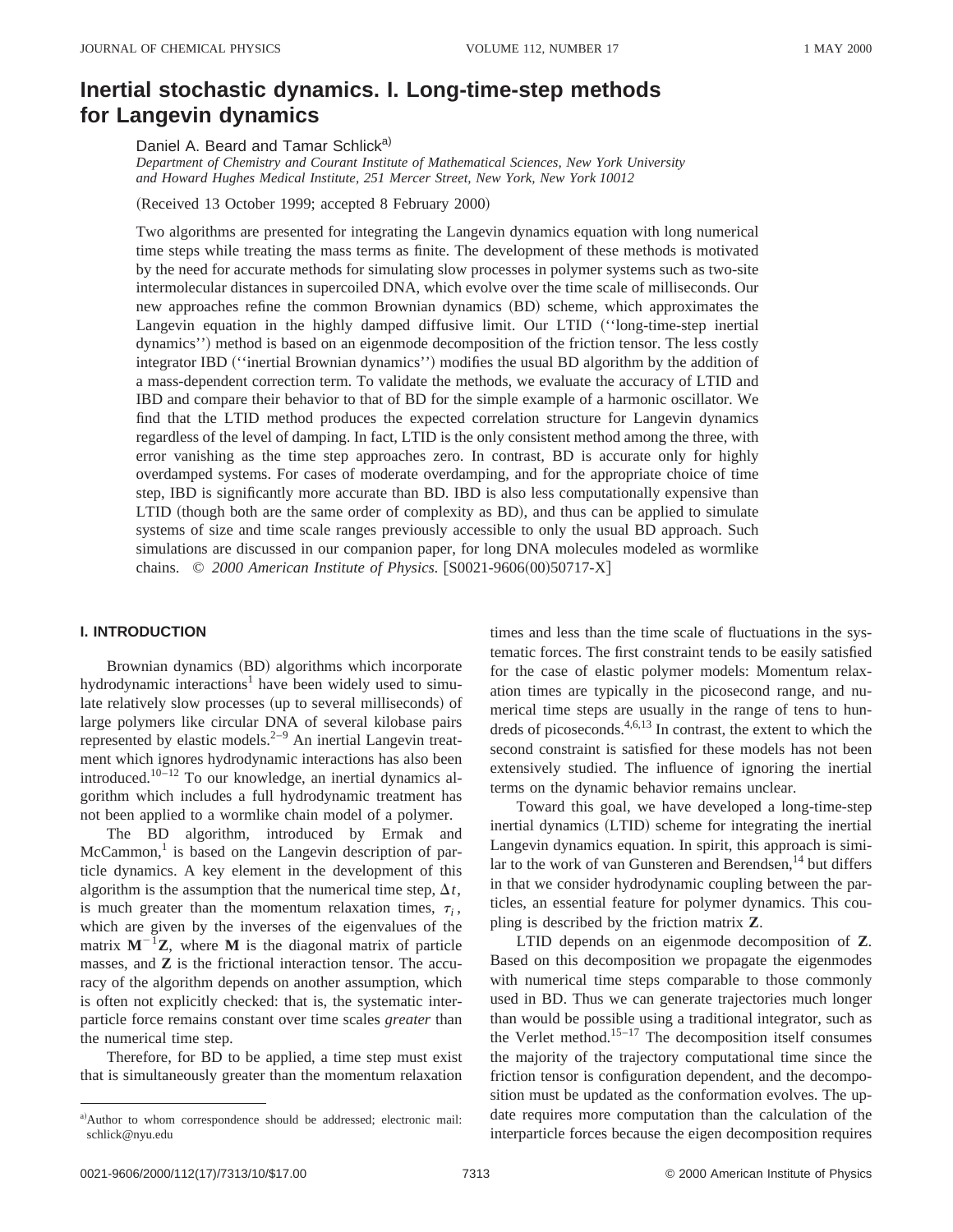$O(N^3)$  floating point operations, where *N* is the number of particles in the system. However, the traditional BD algorithm resorts to a Cholesky factorization of the diffusion tensor, which also scales as  $O(N^3)$  in computational cost. (See Note added in proof.) For the DNA systems presented in the companion paper, $^{18}$  we find that LTID is more expensive than BD (requiring one order of magnitude more CPU time than BD). The added cost stems mainly from the eigenmode decomposition, which consumes more CPU time than the Cholesky factorization used in BD. Additionally, LTID requires more matrix multiplications for the position and velocity update equations.

By examining the long-time-step limiting behavior of the LTID algorithm, we derive two Brownian algorithms which approximate the LTID method but are less computationally intensive. We denote both methods as ''Brownian'' because they involve explicitly tracking only the particle positions, and not the velocities. The first method is identical to the traditional BD algorithm. We call the other ''inertial Brownian dynamics" (IBD) because it incorporates a massdependent correction term into the BD method. IBD arises from a singular perturbation expansion of the Langevin equation, and involves a relatively simple modification of the standard BD algorithm. Since it is similar to traditional BD in terms of time steps allowed and computational complexity, yet accurately approximates the inertial effects for the overdamped systems which we study, IBD promises to be a valuable tool for the long-time simulation of polymer systems. As we show in Ref. 18, IBD incurs a modest computational increase of a factor of 2 compared to BD when applied to our macroscopic model of DNA. Like BD, both LTID and IBD do not produce physical meaningful velocity distributions. Rather, the effective velocity applied over a time step produces a correct description of position evolution.

In Sec. II we present the basic inertial Langevin formulation for dynamic simulations, and develop the LTID algorithm for integrating the governing equations. We then obtain both our IBD algorithm and the standard BD algorithm by examining the long-time-step limiting behavior of LTID. In Sec. III we implement these methods for a simple harmonic oscillator where analytic results are available. We find that LTID produces the expected correlation structure for inertial Langevin motion while BD is reasonable only when the system is highly overdamped. For moderate levels of overdamping, IBD captures the inertial behavior that BD ignores. We show that among the three methods, LTID is the only consistent integrator, highlighting its utility as a reference to which IBD and BD may be compared. We also show that the IBD time step cannot be arbitrarily small. It has a lower bound limited by the inertial relaxation time and an upper bound limited by the time scale of systematic force fluctuations.

In our companion paper $18$  we demonstrate the implementation of these methods to a macroscopic model for DNA. Our simulations of large systems (up to 1500 base pairs) reveal properties that are sensitive to mass, such as writhing number and radius of gyration autocorrelation functions and the rate of intermolecular site juxtaposition.

## **II. THEORY AND METHODS**

#### **A. Langevin description**

## **1. Translation**

Consider the Langevin equation:

$$
\mathbf{M}\dot{v}(t) + \mathbf{Z}(r(t))v(t) = f_s(t) + f_r(t),\tag{1}
$$

where  $v \in \mathfrak{R}^{3N}$  is the collective velocity vector for the *N* particles in the system, and  $\mathbf{M} \in \mathbb{R}^{3N \times 3N}$  is the diagonal mass matrix. The positive definite friction tensor  $\mathbf{Z}(r(t))$  $\in \mathfrak{R}^{3N \times 3N}$  is a function of the configuration,  $r(t)$ , and describes the hydrodynamic coupling between the particles that is transmitted through the viscous solvent. The two forces on the right-hand side of Eq.  $(1)$  describe the systematic force,  $f<sub>s</sub>$ , or negative gradient of the potential energy function, and the random force,  $f_r$ , modeling thermal interactions with the solvent. The random force is taken to be a zero-mean white noise process with spatial correlation prescribed by

$$
\langle f_r(t) \cdot f_r^T(t') \rangle = 2k_B T \mathbf{Z}(r(t)) \delta(t - t'), \qquad (2)
$$

according to the fluctuation–dissipation theorem, $19,20$  where  $k_B$  is the Boltzmann constant and *T* is the absolute temperature.

We rewrite Eq.  $(1)$  in a simple form:

$$
\dot{v} + Av = g,\tag{3}
$$

where  $\mathbf{A} = \mathbf{M}^{-1}\mathbf{Z}$  and  $g = \mathbf{M}^{-1}(f_s + f_r)$ . In general, the friction matrix is configuration dependent. To describe the algorithm, we consider one interval of time step  $\Delta t$  at step *n* of the method, where  $r^n$  and  $v^n$  represent the position and velocity at time  $n\Delta t$ . We expand **A** to first order in position at the current point as

$$
\mathbf{A}(r^n + \Delta r) = \mathbf{A}(r^n) + \nabla \mathbf{A}(r^n) \cdot \Delta r,\tag{4}
$$

and  $\Delta r$  to first order  $(\Delta r = v^n \Delta t)$ , and then substitute the latter into Eq.  $(3)$ :

$$
\dot{v} + [\mathbf{A}(r^n) + (\nabla \mathbf{A}(r^n) \cdot v^n)(t - \Delta t)]v = g.
$$
\n(5)

The friction tensor can be defined in terms of the diffusion tensor  $\mathbf{D}(r(t))$ : <sup>21</sup>

$$
\mathbf{Z} = k_B T \mathbf{D}^{-1}.\tag{6}
$$

For bead models a favorable choice for  $D(r(t))$  is the Rotne–Prager tensor, $^{22}$  which represents a second-order approximation (in inverse powers of distance) for two beads diffusing in an incompressible fluid. This diffusion tensor remains positive definite for all molecular configurations and has a zero gradient. Since the gradient of the friction tensor is  $\nabla$ **Z**= $k_B$ **TD**<sup>-1</sup>( $\nabla$ **D**)**D**<sup>-1</sup>, together with  $\nabla$ **D**( $r(t)$ )=0, we have  $\nabla$ **A**( $r^n$ )=0 in Eq. (5). We now use the diagonal factorization of  $\mathbf{A}(r^n)$ :  $\mathbf{A}(r^n) = \mathbf{L}\mathbf{\Lambda}\mathbf{L}^T$  where  $\mathbf{\Lambda}$  is diagonal and **L** contains the corresponding eigenvectors. Substituting this factorization into Eq.  $(5)$  produces

$$
\mathbf{L}^T \dot{v} + \mathbf{\Lambda} \mathbf{L}^T v = \mathbf{L}^T g. \tag{7}
$$

Defining the vector  $w = L^T v$ , we have the governing equation for the uncoupled eigenmodes of the system:

$$
\dot{w} + \Lambda w = \mathbf{L}^T g,\tag{8}
$$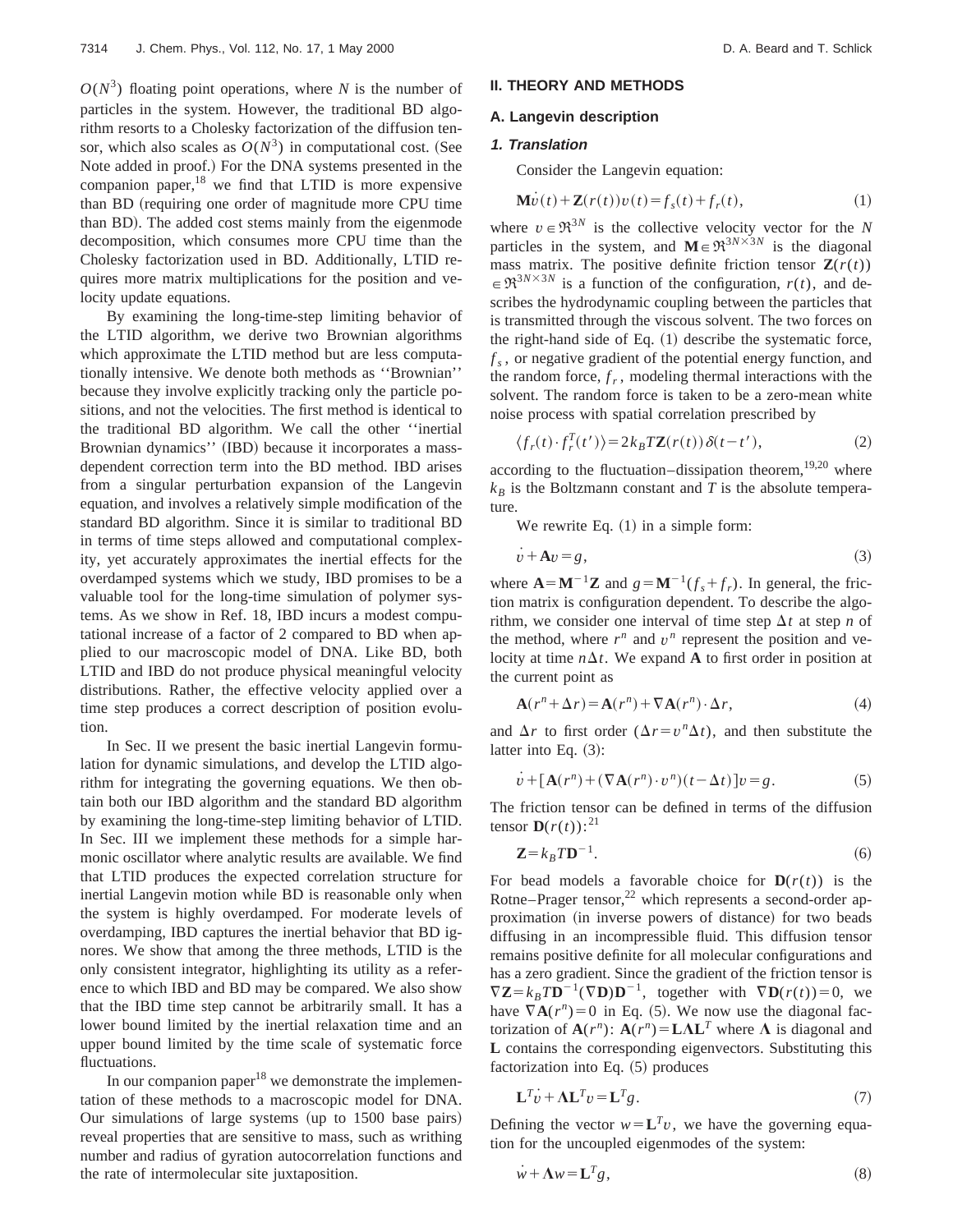or

$$
e^{-\Lambda t} \frac{d}{dt} \{ e^{+\Lambda t} w \} = \mathbf{L}^T g,
$$
\n(9)

which can be integrated:

$$
w^{n+1} = e^{-\Lambda \Delta t} w^n + e^{-\Lambda (n+1)\Delta t} \int_{n\Delta t}^{(n+1)\Delta t} e^{+\Lambda s} \mathbf{L}^T g(s) ds.
$$
\n(10)

Making the approximation of a constant acceleration, *gn*, acting over the  $\Delta t$  interval, we obtain the following equation for *v*:

$$
v^{n+1} = \mathbf{L}e^{-\mathbf{\Lambda}\Delta t}\mathbf{L}^T v^n + \mathbf{L}\mathbf{\Lambda}^{-1}(\mathbf{I} - e^{-\mathbf{\Lambda}\Delta t})\mathbf{L}^T g^n, \tag{11}
$$

where **I** is the identity matrix. Integrating the velocity equation, we obtain the associated position at time step  $n+1$ :

$$
r^{n+1} = r^n + \mathbf{L} [\Lambda^{-1} (\mathbf{I} - e^{-\Lambda \Delta t})] \mathbf{L}^T v^n
$$

$$
+ \mathbf{L} \Lambda^{-1} [\mathbf{I} \Delta t - \Lambda^{-1} (\mathbf{I} - e^{-\Lambda \Delta t})] \mathbf{L}^T g^n. \tag{12}
$$

Approximating the systematic force as constant over a fixed interval is reasonable so long as the time step is small compared to the rate of change of the force. The piecewiseconstant approximation of the random force, on the other hand, is never strictly valid since a white noise process has no natural time scale. However, we proceed using a discrete random force,  $f_r^n$ , which is the *average* of the white noise force acting over the interval:

$$
f_r^n = \frac{1}{\Delta t} \int_{n\Delta t}^{(n+1)\Delta t} f_r(s) ds.
$$
 (13)

With  $f_r(t)$  distributed according to Eq. (2), it is straightforward to show that  $f_r^n$  obeys

$$
\langle (f_r^n)(f_r^m)^T \rangle = 2k_B T \mathbf{Z} \delta_{nm} / \Delta t, \qquad (14)
$$

where  $\delta_{nm}$  is the usual Kronecker delta. Since the random force is taken as the average over a discrete time step, the velocity calculated from Eq.  $(11)$  is regarded as the effective velocity acting over the interval, and is not equivalent to the instantaneous particle velocity. Thus for long time steps,  $v^n$ does not have the same thermodynamic properties as the continuous velocity  $v(t)$  in Eq. (1). Nevertheless, as we shall show, position trajectories computed using Eqs.  $(11)$  and ~12! accurately reproduce statistical properties expected for the inertial Langevin equation even for time steps larger than the entries of  $\Lambda^{-1}$ .

#### **2. Rotation**

For simplicity, we present the Langevin formulation of rotational dynamics for the case where no direct frictional coupling exits between particle rotations or between rotations and translations. The dynamics of each rotational degree of freedom is given by

$$
m_i \dot{\Omega}_i + \xi_i \Omega_i = \tau_{s,i} + \tau_{r,i}, \qquad (15)
$$

where  $m_i$  is the rotational moment of inertial,  $\xi_i$  is the rotational friction constant,  $\Omega_i$  is the angular velocity,  $\tau_{s,i}$  is the systematic torque, and  $\tau_{r,i}$  is a random torque with zero mean and variance described by

$$
\langle \tau_{r,i}(t)\tau_{r,j}(t')\rangle = 2k_B T \xi_i \delta_{ij} \delta(t-t'). \tag{16}
$$

With no coupling between the various modes and a constant torque acting over the *n*th time step, the solution to Eq.  $(15)$ is immediate:

$$
\Omega_i^{n+1} = \Omega_i^n e^{-(\xi_i/m_i)\Delta t} + \frac{1}{\xi_i} \Big[ 1 - e^{-(\xi_i/m_i)\Delta t} \Big] (\tau_{s,i}^n + \tau_{r,i}^n). \tag{17}
$$

#### **B. Three algorithms**

#### **1. Long-time step inertial dynamics (LTID)**

The basic LTID algorithm for translation follows directly from Eqs.  $(11)$  and  $(12)$ :

$$
v^{n+1} = \mathbf{L}e^{-\mathbf{\Lambda}\Delta t}\mathbf{L}^T v^n + \mathbf{L}\mathbf{\Lambda}^{-1}(\mathbf{I} - e^{-\mathbf{\Lambda}\Delta t})
$$
  
 
$$
\times \mathbf{L}^T \mathbf{M}^{-1} (f_s^n + f_r^n), \qquad (18)
$$

and

$$
r^{n+1} = r^n + \mathbf{L} [\mathbf{\Lambda}^{-1} (\mathbf{I} - e^{-\mathbf{\Lambda} \Delta t})] \mathbf{L}^T v^n
$$
  
+ 
$$
\mathbf{L} \mathbf{\Lambda}^{-1} [\mathbf{I} \Delta t - \mathbf{\Lambda}^{-1} (\mathbf{I} - e^{-\mathbf{\Lambda} \Delta t})] \mathbf{L}^T \mathbf{M}^{-1} (f_s^n + f_r^n),
$$
  
(19)

where  $f_s^n$  is the systemic force and  $f_r^n$  is chosen from  $\langle (f_r^n)(f_r^m)^T \rangle = 2k_B T \mathbf{Z} \delta_{nm} / \Delta t.$ 

The angular velocity update equation is given by Eq.  $(17)$ , and the rotational update equation is obtained from integrating the rotational velocity equation over the finite time step:

$$
\Delta \Theta_i^n = \frac{m_i}{\xi_i} \Big[ 1 - e^{-(\xi_i/m_i)\Delta t} \Big] \Omega_i^n
$$
  
+ 
$$
\frac{1}{\xi_i} \Big[ \Delta t - \frac{m_i}{\xi_i} \Big( 1 - e^{-(\xi_i/m_i)\Delta t} \Big) \Big] (\tau_{s,i}^n + \tau_{r,i}^n). \quad (20)
$$

Here  $\Delta \Theta_i^n$  represents the finite angular rotation about the *i*th rotational degree of freedom over the *n*th time step. The random torque is chosen based on  $\langle (\tau_r^n)^2 \rangle = 2k_B T \xi_i / \Delta t$ .

#### **2. Inertial Brownian dynamics (IBD)**

In the limit  $e^{-\lambda_i \Delta t} \rightarrow 0$  for all the  $\lambda_i$  entries of  $\Lambda$ , Eqs.  $(11)$  and  $(12)$  can be reduced to

$$
r^{n+1} = r^n + \mathbf{L}\Lambda^{-1}\mathbf{L}^T\Delta t \, g^n + \mathbf{L}\Lambda^{-2}\mathbf{L}^T(g^{n-1} - g^n), \quad (21)
$$

or

$$
r^{n+1} = r^n + \frac{D}{k_B T} \bigg[ f^n \Delta t + \frac{MD}{k_B T} (f^{n-1} - f^n) \bigg],
$$
 (22)

where the diffusion matrix, **D**, is equal to  $k_B T Z^{-1}$ .<sup>21</sup> As for LTID,  $f^n = f_s^n + f_r^n$  where  $f_s^n$  is the systematic force and  $f_r^n$  is chosen from  $\langle (f_r^n)(f_r^m)^T \rangle = 2k_B T \mathbf{Z} \delta_{nm} / \Delta t$ .

Equation  $(22)$  augments the Ermak and McCammon update formula<sup>1</sup> with an inertial correction term. Equation  $(22)$ is also a discretization of the differential equation, Eq.  $(A3)$ , which arises from a perturbative expansion of the Langevin equation (see Appendix A). For the case of a single-variable (scalar) Langevin equation, IBD can be compared to the algorithm of van Gunsteren and Berendsen.<sup>14</sup> In Appendix B,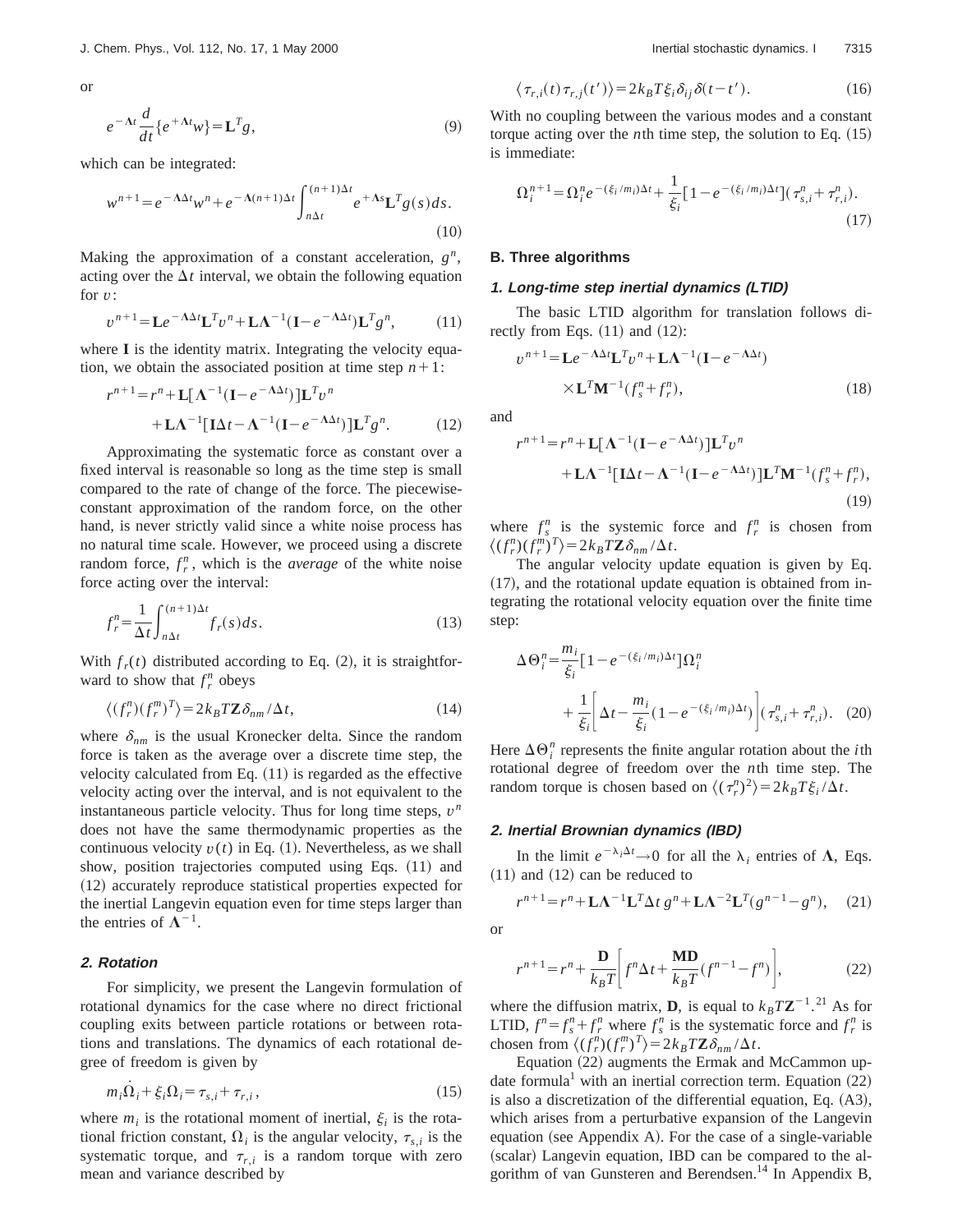we show that for a special choice of  $\Delta t$ , the IBD and the van Gunsteren and Berendsen algorithms have a similar form.

The rotational update of Eq.  $(20)$  in the limit  $e^{-(\xi_i/m_i)\Delta t} \rightarrow 0$  reduces to

$$
\Delta \Theta_i^n = \frac{1}{\xi_i} \left[ \Delta t(\tau_{s,i}^n + \tau_{r,i}^n) + \frac{m_i}{\xi_i} (\tau_{s,i}^{n-1} + \tau_{r,i}^{n-1} - \tau_{s,i}^n - \tau_{r,i}^n) \right],
$$
\n(23)

where the random torque is chosen as for LTID.

## **3. Brownian dynamics (BD)**

The third method we consider is the standard BD scheme, which comes from a stronger restriction on the time step,  $\Delta t$ . In the limit max<sub>*i*</sub>{ $\lambda_i^{-1}$ }/ $\Delta t \rightarrow 0$ , Eqs. (11) and (12) reduce to the standard Ermak and McCammon method:

$$
r^{n+1} = r^n + \frac{\mathbf{D}}{k_B T} f^n \Delta t.
$$
 (24)

Note that the usual BD formulation

$$
r^{n+1} = r^n + \frac{\mathbf{D}}{k_B T} f_s^n \Delta t + R^n,
$$
\n(25)

with the random displacement covariance structure  $\langle R^n(R^m)^T \rangle = 2\Delta t \delta_{nm} \mathbf{D}$ , is equivalent to Eq. (24) since  $\langle f_r^n(f_r^m)^T \rangle = 2k_B T \mathbb{Z} \delta_{nm} / \Delta t$  and  $\mathbb{Z} = k_B T \mathbb{D}^{-1}$ . Equivalently, we can arrive at Eq.  $(24)$  by setting the entries in the mass matrix in Eq.  $(22)$  to zero.

For this case, the rotational update equation reduces to

$$
\Delta \Theta_i^n = \frac{\Delta t}{\xi_i} (\tau_{r,i}^n + \tau_{s,i}^n). \tag{26}
$$

# **C. One-dimensional oscillator**

To compare the behavior of our long-time-step methods to that of the traditional BD algorithm, we study the example of a one-dimensional oscillator.

#### **1. Langevin dynamics**

Consider the Langevin description of the onedimensional oscillator:

$$
m\ddot{x} + \zeta \dot{x} + ax = f_r,
$$
  
\n
$$
\langle f_r(t)f_r(t+\tau) \rangle = 2k_B T \zeta \delta(t-\tau),
$$
\n(27)

where *m* is the mass,  $\zeta$  is the friction coefficient, and *a* is the strength of the harmonic potential. The friction coefficient is related to the usual Langevin damping constant,  $\gamma = \zeta/m$ , where  $\gamma$  has units of inverse time. Here,  $f_r(t)$  is a white noise process with variance given above. Introducing the nondimensional distance *r* and time *s* given by

$$
r = (a/k_B T)^{1/2} x, \quad s = (a/\zeta)t,
$$
 (28)

Eq.  $(27)$  reduces to

$$
k\ddot{r} + \dot{r} + r = w,
$$
  

$$
\langle w(s)w(s+\sigma) \rangle = 2\delta(s-\sigma),
$$
 (29)



FIG. 1. Comparison of position trajectories and autocorrelation functions for Brownian and Langevin motions for a one-dimensional harmonic oscillator. For the Brownian process (solid lines)  $k=0$ , and for the Langevin process (dashed lines)  $k=5$ . The lower panel plots  $\langle r(s)r(s+\sigma)\rangle$ <sub>LD</sub> and  $\langle r(s)r(s+\sigma)\rangle$ <sub>LD</sub>  $+\sigma$ ) $\langle B_{BD}$ , the position autocorrelation functions for LD and BD trajectories, respectively.

where  $\sigma$  is an arbitrary time variable. The nondimensional mass parameter *k* is related to the dimensional parameters by  $k = ma/\zeta^2$ . Particles governed by Eq. (29) have equilibrium position and velocity distributions described by  $\langle r^2 \rangle = 1$  and  $\langle \dot{r}^2 \rangle = 1.$ 

#### **2. Brownian dynamics**

The Brownian description of the same system:

$$
\dot{r} + r = w \tag{30}
$$

produces the same position distribution,  $\langle r^2 \rangle = 1$ , but the velocity is distributed according to

$$
\langle \dot{r}(s)\dot{r}(s+\sigma) \rangle = \langle r(s)r(s+\sigma) \rangle + \langle w(s)w(s+\sigma) \rangle
$$
  
=  $\langle r(s)r(s+\sigma) \rangle + 2\delta(s-\sigma),$  (31)

where  $\langle r(s)r(s+\sigma)\rangle$  denotes the position autocorrelation function. Thus the velocities generated from a Brownian simulation are not physically meaningful. Yet a trajectory of positions generated based on BD will be statistically indistinguishable from one generated by LD in the highly damped limit,  $k=ma/\zeta^2\rightarrow 0$ .

For finite *k*, the difference between the Langevin and Brownian trajectories can be striking. In Fig. 1 a Brownian trajectory  $(k=0)$  is compared to a Langevin trajectory with  $k=5$ . Both the Langevin and Brownian data sample the same canonical position distribution. Yet  $r(s)$  fluctuates much more rapidly for the Brownian case.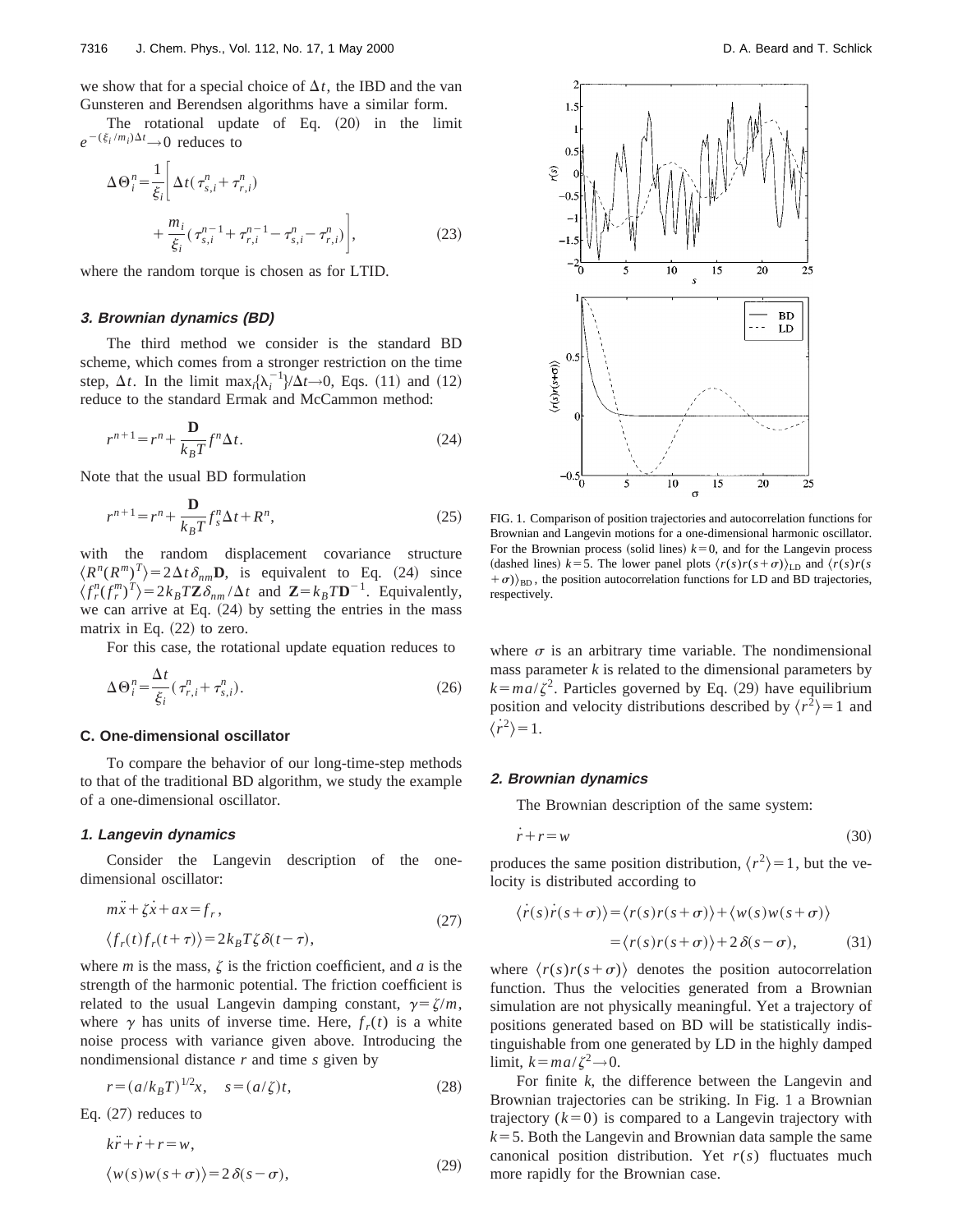## **3. Autocorrelation functions**

A statistical measure of the difference between the Brownian and Langevin motions is the position autocorrelation function,  $\langle r(s)r(s+\sigma) \rangle$ . It can be shown that  $\langle r(s)r(s+\sigma)\rangle$  for the Langevin system is given by the impulse response function of Eq.  $(29)$ :

$$
\langle r(s)r(s+\sigma)\rangle_{\text{LD}} = \frac{l_2 e^{l_1\sigma} - l_1 e^{l_2\sigma}}{l_2 - l_1},\tag{32}
$$

where

$$
l_{1,2} = -\frac{1}{2k} (1 \pm \sqrt{1 - 4k}).
$$
\n(33)

Similarly the position autocorrelation for BD is the impulse response of a first-order system:

$$
\langle r(s)r(s+\sigma)\rangle_{\rm BD} = e^{-\sigma}.\tag{34}
$$

It is straightforward to verify that  $\langle r(s)r(s+\sigma)\rangle$ <sub>LD</sub> reduces to  $\langle r(s)r(s+\sigma)\rangle_{\text{BD}}$  for  $k\leq 1$ .

Plotted in the lower panel of Fig. 1 is  $\langle r(s)r(s+\sigma) \rangle$  for the Brownian and for the Langevin motion. For this choice of *k*, the Langevin system is underdamped and the response function, a decaying sinusoid, differs markedly from the Brownian autocorrelation. In what follows we compare the correlation structure predicted by LTID, IBD, and BD to the analytic forms of the above-given autocorrelation functions.

## **III. NUMERICAL SIMULATIONS**

#### **A. Algorithms for a one-dimensional oscillator**

For this nondimensional scalar example, the LTID algorithm can be implemented as follows. An initial estimate of the position update is made for the *n*th time step:

$$
r^{n+1,*} = r^n + k(1 - e^{-\Delta s/k})v^n
$$
  
+ 
$$
[\Delta s - k(1 - e^{-\Delta s/k})](f_s^n + w^n),
$$
 (35)

where  $f_s^n = -r^n$  is the systematic force at the *n*th time and the random force is chosen from  $\langle (w^n)^2 \rangle = 2/\Delta s$ . Using the position  $r^{n+1,*}$  we calculate the force  $f_s^{n,*}$  $-(r^{n}+r^{n+1,*})/2$  to use in the final update:

$$
v^{n+1} = e^{-\Delta s/k} v^n + (1 - e^{-\Delta s/k}) (f_s^{n,*} + w^n),
$$
  
\n
$$
r^{n+1} = r^n + k(1 - e^{-\Delta s/k}) v^n + [\Delta s - k(1 - e^{-\Delta s/k})] (f_s^{n,*} + w^n).
$$
\n(36)

The above-mentioned method is second-order in its treatment of the systematic force. (It is straightforward to verify its second-order accuracy for the harmonic oscillator equation in the absence of thermal forces.)

For the IBD algorithm we use the same first- and second-order estimates of the systematic force acting over the *n*th step:  $f_s^n = -r^n$  and  $f_s^{n,*} = -(r^n + r^{n+1,*})/2$ . The initial position update is given by

$$
r^{n+1,*} = r^n + f_s^n \Delta s + k(f_s^{n-1,*} - f_s^n) + d_r^n + k(d_r^{n-1} - d_r^n) / \Delta s,
$$
 (37)

where  $\langle (d_r^n)^2 \rangle = 2\Delta s$ . The final update is given by

$$
r^{n+1} = r^n + f_s^{n,*} \Delta s + k(f_s^{n-1,*} - f_s^{n,*})
$$
  
+ 
$$
d_r^n + k(d_r^{n-1} - d_r^n) / \Delta s.
$$
 (38)

The BD algorithm is given by

$$
r^{n+1,*} = r^n + f_s^n \Delta s + d_r^n \tag{39}
$$

and

$$
r^{n+1} = r^n + f_s^{n,*} \Delta s + d_r^n, \tag{40}
$$

where  $d_r^n$  is chosen from the same distribution as for IBD.

#### **B. Choice of time step**

Since we wish to compare the behavior of our long-timestep methods to that of BD, we choose the time steps for our simulations to be optimal for the BD algorithm, balancing efficiency with accuracy. Substitution of Eq.  $(40)$  into Eq.  $(39)$  yields

$$
r^{n+1} = r^n - \frac{1}{2} [r^n + r^n (1 - \Delta s) + d_r^n] \Delta s + d_r^n. \tag{41}
$$

For the mean square position we obtain

$$
\langle (r^n)^2 \rangle = \frac{1 - \Delta s + \frac{1}{4} (\Delta s)^2}{1 - \Delta s + \frac{1}{2} (\Delta s)^2 - \frac{1}{8} (\Delta s)^3}.
$$
 (42)

We note that for accurate reproduction of the canonical position distribution, the size of the time step  $\Delta s$  is not related to the characteristic times of the Langevin system, given by  $1/|l_i|$ . The choice of time step  $\Delta s = 1/4$  results in  $\langle (r^n)^2 \rangle$  $=0.9825$ , allowing us to obtain accurate solutions with the largest possible time step.

The appeal of the BD algorithm is that it allows time steps much greater than the smallest characteristic time of the Langevin equation. Standard discretizations of the inertial Langevin equations (such as the Verlet methods<sup>15–17</sup> or Runge–Kutta methods) requires time steps around  $1/|4l_1|$ . For  $k=0.01$ , the smallest eigenvalue of the Langevin equation is  $l_1 \approx 100$ . Thus a reasonable time step for BD is 100 times greater than a reasonable time step for Verlet.

For the less extreme cases, e.g.,  $k=0.1$ , the required Verlet time step of around  $1/|4l_1|\approx 0.03$  is still much smaller than the BD time step of 1/4. For this value of *k*, however, the behavior of the Langevin system, as measured by the position autocorrelation, is noticeably different from that of the BD system. We shall show that our new algorithms allow us to reproduce the behavior of the inertial Langevin system while using time steps equal to or greater than those used for BD.

#### **C.** The highly overdamped case,  $k=0.01$

In the limit of small *k*, we expect the Brownian and Langevin formulations to be indistinguishable. The Langevin equation is highly damped and the Brownian approximation is sufficient to describe motions governed by the inertial Langevin equation.

Plotted in the upper panel of Fig. 2 are the results from BD, IBD, and LTID simulations at  $k=0.01$ . Results are based on trajectories of 10<sup>6</sup> steps using  $\Delta s = 1/4$ . On the left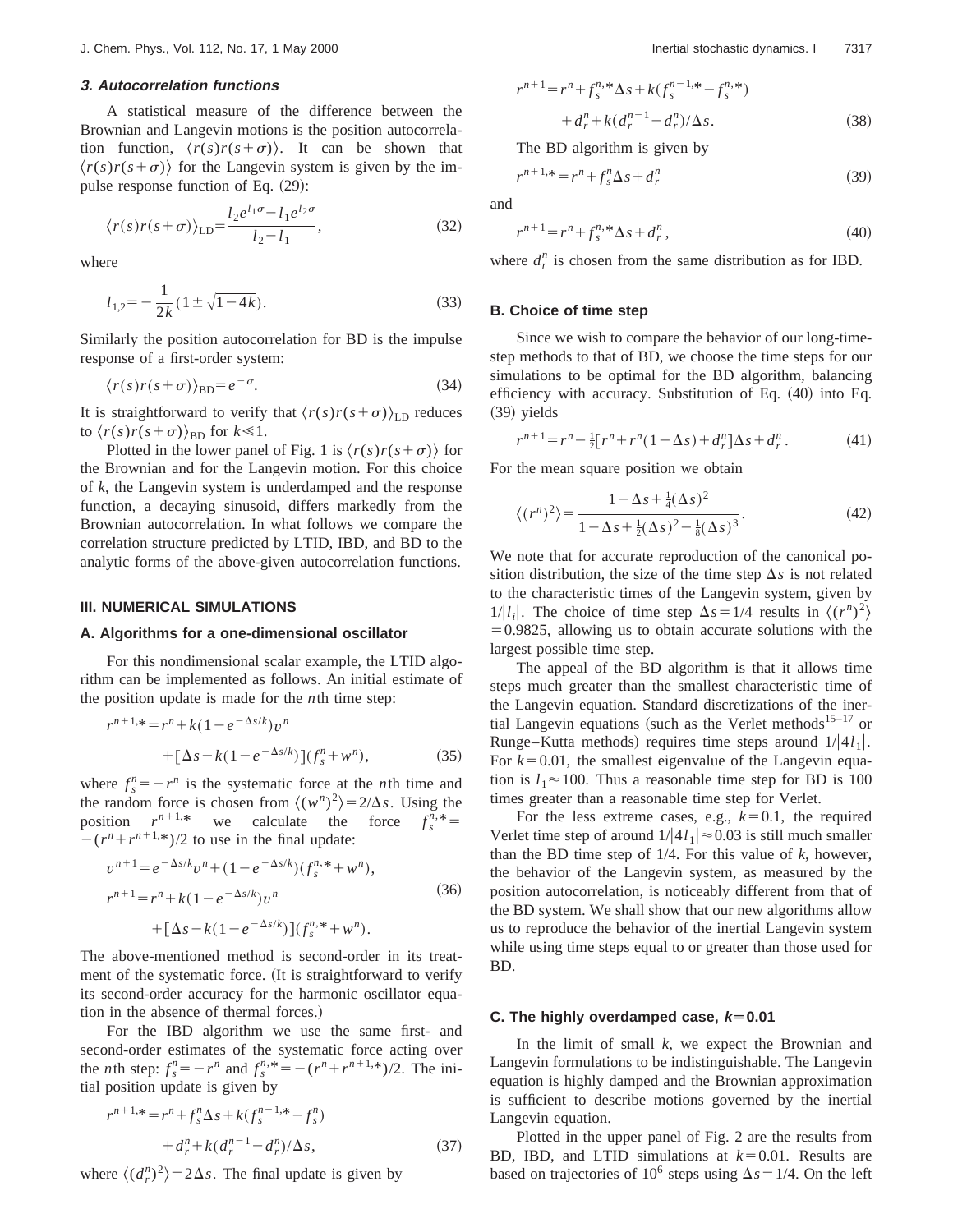$\ddot{\bullet}$ 

analytic<br>BD<br>LTID

**IBD** 

 $0.8$ 

 $0.6$ 

 $k = 0.01$  (over-damped)  $0.3$ 

 $0.4$ 

 $0.3$ 

 $p(r)$ 



is the probability distribution of position,  $p(r)$ , calculated by each algorithm. The canonical distribution function  $e^{-r^2/2}/\sqrt{2\pi}$  is shown as the solid line.

In the right-hand panel the autocorrelation function  $\langle r^n r^{n+m} \rangle$  for the trajectories calculated from each algorithm is plotted. The continuous autocorrelations  $\langle r(s)r(s+m\Delta s)\rangle$ <sub>LD</sub> and  $\langle r(s)r(s+m\Delta s)\rangle$ <sub>BD</sub> [Eqs. (32) and  $(34)$ ] are shown as the dashed and solid lines, respectively. The autocorrelation for BD and LD are nearly identical and each algorithm closely reproduces the analytical forms of  $p(r)$  and  $\langle r(s)r(s+m\Delta s)\rangle$ <sub>LD</sub> nearly exactly. For these results the effective mass is negligible and the extra work involved in LTID and IBD compared to BD is unnecessary.

# **D.** The moderately overdamped case,  $k=0.1$

Analogous results for the case of  $k=0.1$  are presented in the lower panel of Fig. 2. Once again, these results are based on trajectories of 10<sup>6</sup> steps with  $\Delta s = 1/4$ . For this case the system is still overdamped, yet the BD response function differs from that of LD. The computed  $\langle r^n r^{n+m} \rangle$  from IBD and LTID closely follows  $\langle r(s)r(s+m\Delta s)\rangle$ <sub>LD</sub> (dashed line) while the computed  $\langle r^n r^{n+m} \rangle$  from BD follows  $\langle r(s)r(s+m\Delta s)\rangle_{BD}$ . Here, although the system is over damped, the effects of mass are not negligible and BD does not produce the inertial correlation structure.

It is interesting to note that for  $k=0.1$  and the time step of  $\Delta s = 1/4$  used here,  $e^{-\Delta s/k} = e^{-2.5} \approx 0.082$ . Hence, the restriction for IBD, namely  $e^{-\Delta s/k} \approx 0$ , is not necessarily excessively strict. Clearly for this case the value  $e^{-\Delta s/k}$  $\approx 0.082$  is small enough for IBD to produce accurate results. (A systematic study of how the accuracy of BD depends upon time step is presented in Sec. III G.)

# **E.** Critically damped case,  $k=0.25$

For  $k=0.25$ , we find that IBD behaves poorly with  $\Delta s$  $=1/4$  (see the following). For this choice of  $\Delta s$  the param-

FIG. 2. Comparison of predicted position distributions and autocorrelation functions for LTID, IBD, and BD for overdamped oscillators:  $k=0.01$  (top), and  $k=0.1$ (bottom). Predicted probability distributions of position (left) are compared to the analytic result,  $e^{-r^2/2}/\sqrt{2\pi}$ , shown as solid line. The calculated autocorrelation functions for the position trajectories (right) are compared to the theoretical LD and BD correlation functions [Eqs.  $(32)$  and  $(34)$ ], plotted as dashed and solid lines, respectively. Results are based on trajectories of length  $10^6$  time steps  $\Delta s$  = 0.25.

eter  $e^{-\Delta s/k}$  is approximately 0.37. To decrease  $e^{-\Delta s/k}$ , we choose a larger time step. For these results, a time step of 1/2 is used for the IBD algorithm, resulting in  $e^{-\Delta s/k} = e^{-2}$ . For BD and LTID we use  $\Delta s = 1/4$  as before.

At  $k=0.25$  the Langevin system is critically damped. Results for this system are presented in the upper panel of Fig. 3. The critically damped Langevin autocorrelation function differs considerably from that of BD. Again, LTID and **IBD** follow  $\langle r(s)r(s+m\Delta s)\rangle$ <sub>LD</sub>. Since IBD uses a large time step, the autocorrelation function is sampled at a lower resolution for IBD than for BD and LTID.

# **F.** Underdamped case,  $k=0.5$

In the bottom panel of Fig. 3 are presented results for the slightly underdamped case,  $k=0.5$ . Here we use  $\Delta s=1/4$  for BD and LTID as for the earlier cases and set  $\Delta s = 1$  for IBD. Again,  $\langle r(s)r(s+m\Delta s)\rangle$ <sub>LD</sub> is reproduced by LTID and IBD. Note that IBD predicts a narrow position distribution compared to the analytic result,  $e^{-r^2/2}/\sqrt{2\pi}$ .

# **G. Error analysis**

analytic, LD<br>analytic, BD<br>BD

 $LTD$ 

**IBD** 

 $\frac{1}{\cdot}$ 

The position variance predicted by each algorithm is reported in Table I for  $k=0.01$ , 0.1, 0.25, and 0.5. The computed  $\langle r^2 \rangle$  is close to 1 for all cases except IBD at  $k=0.5$ .

The time steps used for IBD,  $(\Delta s)_{IBD}$ , are reported in the Table I, as well as  $1/|4l_1|$ , a reasonable time step for Verlet or Runge–Kutta methods. For the overdamped cases  $(k=0.01, k=0.1)$ , the values of  $1/|4l_1|$  are much smaller than 1/4, the time step used by BD, IBD, and LTID. For *k*  $=0.25$  and  $k=0.5$  the values of  $1/|4l_1|$  are closer to 1/4, yet we use values of  $(\Delta s)_{IBD}$  greater than 1/4 for these cases.

As mentioned, application of the IBD method requires using a time step that is larger than *k*. To explore the effects of  $\Delta s$  on the behavior of IBD, we return to the critically damped case,  $k=0.25$ . The behavior will be similar for smaller values of *k*. But the criterion that  $e^{-\Delta s/k}$  is small is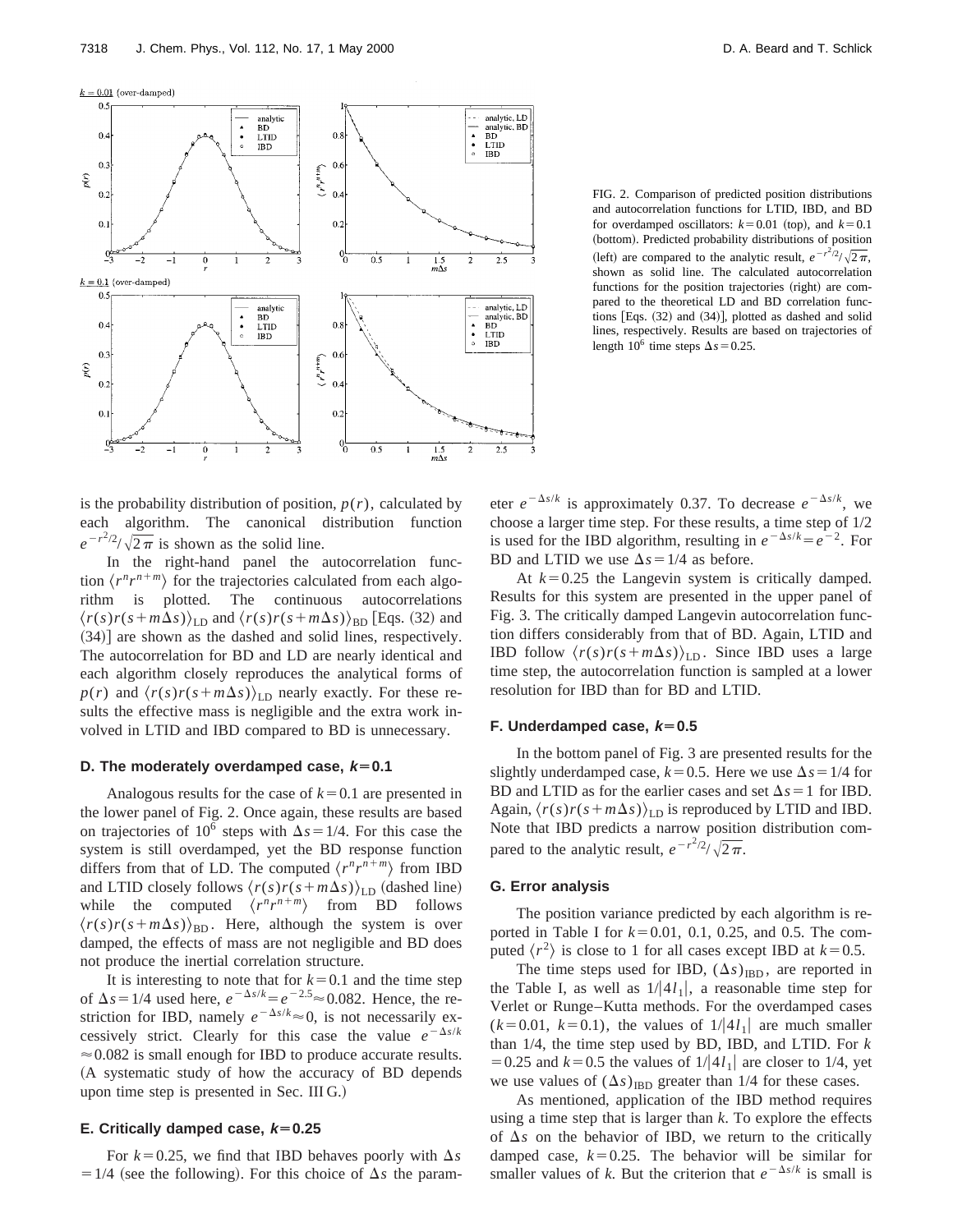$k = 0.25$  (critically damped)



FIG. 3. Comparison of position distributions and autocorrelation functions for critically damped and underdamped oscillators. See the caption to Fig. 2. Results for critical damping  $(k=0.25)$  and underdamping  $(k)$  $=0.5$ ) are shown in the upper and lower panels, respectively. Results are based on trajectories of length 106 using time steps  $\Delta s$ =0.25 for LTID and BD. For IBD,  $\Delta s = 0.5$  for  $k = 0.25$  and  $\Delta s = 1.0$  for  $k = 0.5$ .

more easily satisfied for small  $k$  and the restrictions on  $\Delta s$ are not as severe. For larger values, the system is underdamped and IBD does not behave well.

Plotted in the upper panel of Fig. 4 are the position distributions predicted by IBD for several choices of  $\Delta s$ . Choosing  $\Delta s$  much smaller than  $1/2$  results in relatively broad distributions, while larger  $\Delta s$  results in relatively narrow distributions. In the lower panel is plotted the difference between the computed autocorrelations  $\langle r^n r^{n+m} \rangle$  and the analytic result  $\langle r(s)r(s+m\Delta s)\rangle$ <sub>LD</sub>. This difference is greatest at  $m=0$ . Only for  $\Delta s=1/2$  does  $\langle r^n r^{n+m} \rangle$  approximate the correct correlation structure.

In the upper panel of Fig. 5 we compare the realized variance  $\langle r^2 \rangle$  from each algorithm as a function of time step. We see that  $\langle r^2 \rangle$  asymptotically approaches 1 as  $\Delta s$  decreases for BD and LTID, while the variance explodes at small time steps for IBD. For the proper choice of  $\Delta s$  $\frac{\text{(around 0.5)}}{r^2} \approx 1.$ 

We define a mean-square measure of error in the autocorrelation function as

$$
E(\Delta s) = \sum_{m=0}^{\infty} \left[ \langle r^n r^{n+m} \rangle - \langle r(s) r(s+m\Delta s) \rangle_{\text{LD}} \right]^2 \Delta s.
$$
\n(43)

TABLE I. The mean square displacement  $\langle r^2 \rangle$  predicted by LTID, IBD, and BD for various choices of  $k$ . Data are based on trajectories of  $10^6$  steps with time steps of  $\Delta s = 1/4$  (BD and IBD) and *k*-dependent time steps for IBD (penultimate column). Also reported is  $1/4l_1$ , the approximate time step required by Verlet or Runge–Kutta methods, which is up to two orders of magnitude smaller than  $\Delta s$  used in our algorithms.

| k    | $\langle r^2 \rangle$ (BD) | $\langle r^2 \rangle$ (LTID) | $\langle r^2 \rangle$ (IBD) | $(\Delta s)_{\text{IBD}}$ | $1/ 4l_1 $ |
|------|----------------------------|------------------------------|-----------------------------|---------------------------|------------|
| 0.01 | 0.9836                     | 0.9733                       | 0.9779                      | 0.25                      | 0.0025     |
| 0.10 | 0.9843                     | 0.9698                       | 0.9723                      | 0.25                      | 0.0282     |
| 0.25 | 0.9831                     | 0.9778                       | 0.9653                      | 0.5                       | 0.1250     |
| 0.50 | 0.9850                     | 0.9903                       | 0.8582                      | 1.0                       | 0.1768     |

This error is plotted versus  $\Delta s$  in the lower panel of Fig. 5 for  $k=0.25$ . For BD,  $\langle r^n r^{n+m} \rangle$  never approaches the expected curve for Langevin dynamics, even in the limit of small time step. For small  $\Delta s$ , the error associated with BD approaches



FIG. 4. Calculated IBD position distributions at critical damping (*k*  $=0.25$ ) at various time steps  $(0.10, 0.25, 0.50,$  and 1.0), upper panel, and the difference between the computed correlation,  $\langle r^n r^{n+m} \rangle$ , and the exact result for the continuous Langevin equation,  $\langle r(s)r(s+m\Delta s)\rangle$ , Eq. (32), lower panel. The solid line in the upper panel indicates the Boltzmann distribution,  $e^{-r^2/2}/\sqrt{2\pi}$ . Results are based on trajectories of 10<sup>6</sup> time steps.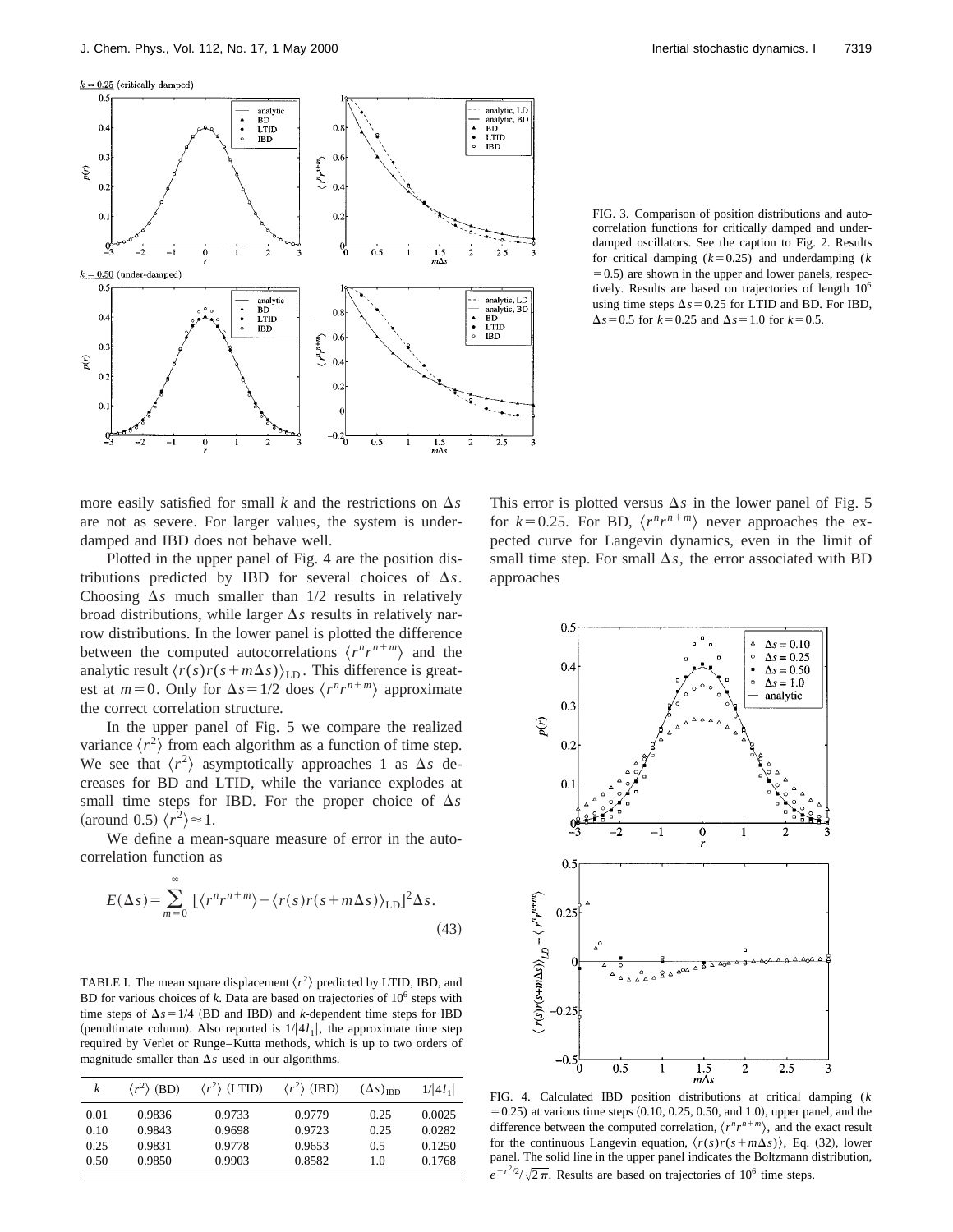

FIG. 5. Computed variance of position,  $\langle (r^n)^2 \rangle$ , and error,  $E(\Delta s)$ , in the correlation function, for each algorithm as a function of  $\Delta s$ . The function  $E(\Delta s)$ , Eq. (43), in the lower panel, is the mean-square difference between the computed position autocorrelation and the exact result for the continuous Langevin equation. Results are based on trajectories of length  $10<sup>6</sup>$  time steps.

$$
\lim_{\Delta s \to 0} E(\Delta s) = \int_0^\infty \left[ \langle r(s)r(s+m\Delta s) \rangle_{\text{BD}} - \langle r(s)r(s+m\Delta s) \rangle_{\text{LD}} \right]^2 d\sigma = \frac{1}{72}.
$$
 (44)

The IBD error blows up both for large and for small  $\Delta s$ . However, near an optimal choice of  $\Delta s$ , the IBD error is smaller than the LTID error and more than one order of magnitude smaller than the BD error. The error for LTID, in the limit of small  $\Delta s$ , becomes arbitrarily small. Therefore, with respect to the inertial correlation structure, only LTID is a consistent method in that the error goes to zero with the time step.

Neither BD nor IBD is a consistent discretization of the Langevin equation. In Appendix A we present the continuous differential equation  $[Eq. (A3)]$  of which IBD is a consistent discretization.

## **IV. DISCUSSION AND RECOMMENDATIONS**

Over the past two decades, the Brownian dynamics algorithm<sup>1</sup> and variations thereof have represented some of the most powerful and efficient methods available for computing long-time trajectories of large polymer systems governed by Eq.  $(1)$ . By reevaluating the approximations made in the development of the standard BD algorithm and returning to the inertial description of particle dynamics, we have developed algorithms for integrating Eq.  $(1)$  which do not neglect the influence of particle mass on the system dynamics.

We have shown that, for a simple harmonic oscillator, the difference between the Langevin and Brownian descriptions increases as the effective damping decreases. The measure of effective damping,  $1/k = \zeta^2/ma$  can be regarded as a ratio of two time scales:

$$
\frac{1}{k} = \frac{(\zeta/a)}{(m/\zeta)},\tag{45}
$$

where  $m/\zeta$  is the characteristic time for inertial relaxation in the absence of other forces, and  $\zeta/a$  is the characteristic time for relaxation in the absence of inertia. Thus the effective level of damping for polymer systems depends not only on the inertial relaxation times, but also on the potential energy function. A polymer surrounded by a highly viscous (Stokes) fluid will require treatment by an inertial algorithm when the potential energy function is such that the systematic force fluctuates on a time scale similar to the inertial relaxation times.

Since the LTID method consistently reproduces the inertial correlation structure, it can be used to probe the inertial behavior of polymer systems governed by Eq.  $(1)$ . Unfortunately, LTID is more computationally expensive than BD. ~The computational costs associated with BD, IBD, and LTID are presented for large DNA systems in the companion paper.<sup>18</sup>) The IBD method, on the other hand, is much cheaper than LTID.

Yet neither IBD nor BD is a consistent integrator for Langevin dynamics (i.e., with errors  $\rightarrow 0$  as  $\Delta t \rightarrow 0$ ). While for the overdamped simple harmonic oscillator we were able to find time steps for which the error associated with IBD was small, rendering IBD attractive for this simple system, determination of the appropriate IBD time step for a large nonlinear system is not guaranteed.

Specifically, we recommend using LTID, BD, and IBD in concert for systems where the importance of inertial effects is not known *a priori*. LTID can serve to generate a reference for the statistical properties of Langevin trajectories. Any deviation from the reference, predicted by a BD algorithm, suggests that IBD may be considered. In that case, an appropriate time step should be sought for which the configuration distribution is properly sampled and the inertial correlation structure is reproduced.

In our companion paper<sup>18</sup> we follow these recommendations in studying a bead model of supercoiled DNA. We find that, indeed, BD fails to predict the inertial behavior of equilibrium thermal fluctuations. In addition, we find an appropriate time step  $(100 \text{ ps})$  for IBD for this system. For reference, typical BD time steps used for similar DNA models range from 4 to 600 ps. $4,6,9$  For our DNA systems, the increased computational cost of IBD over BD is a modest factor of 2 (for the same time step). By exploiting the computational efficiency of IBD, we compute inertial Langevin trajectories of several milliseconds in length, time scales appropriate for investigation of the slow process of intermolecular site juxtaposition.<sup>18</sup>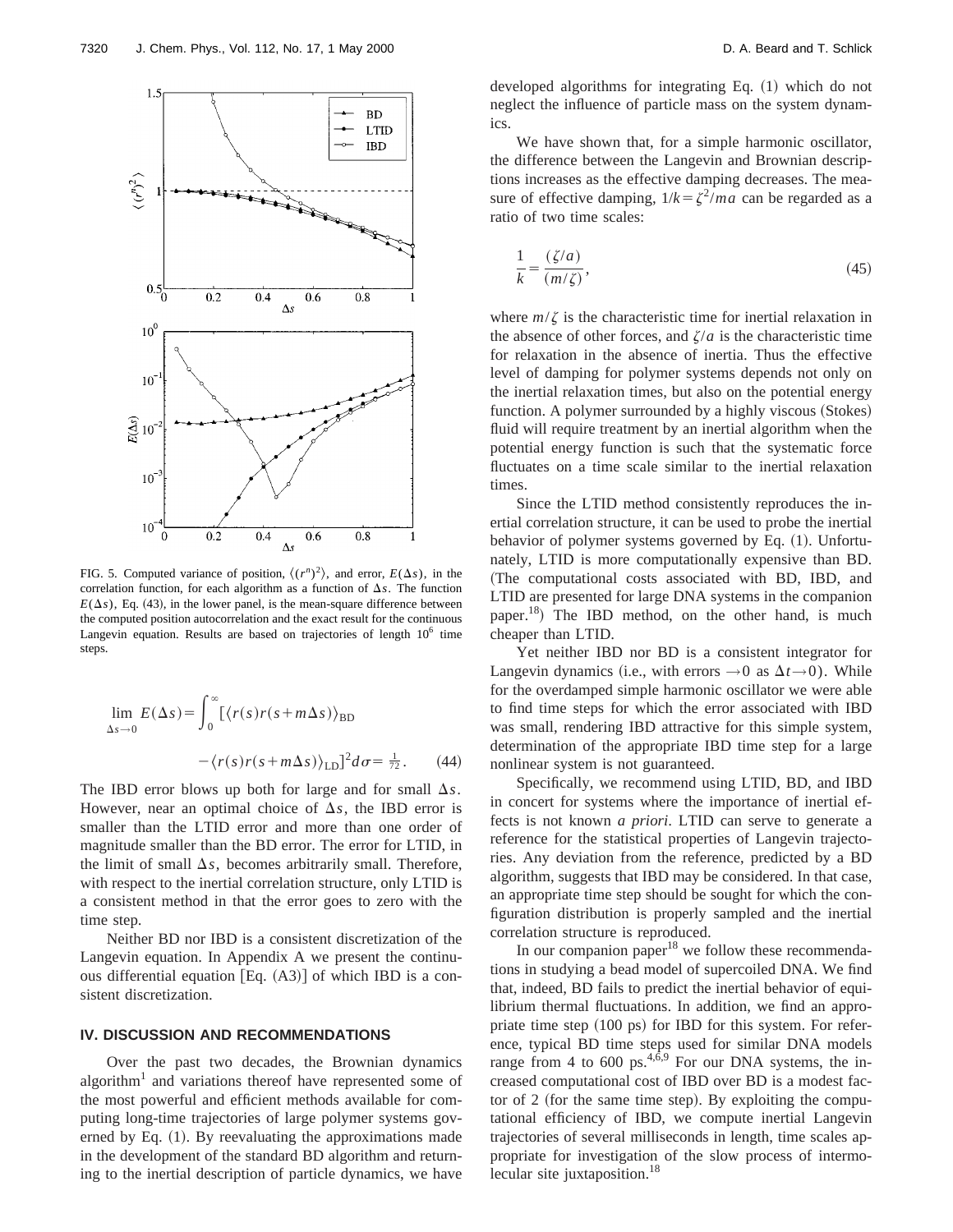*Note added in proof.* Since completing this work, we have examined intriguing suggestions by Fixman  $[Macromol$ ecules  $19$ ,  $1204$   $(1986)$  on using a vector polynomial expansion rather than a Cholesky factorization procedure for defining the Langevin random forces characterized by a covariance matrix which is the configuration-dependent hydrodynamics tensor. We find that approximation of the correlated random force vector based on an expansion in terms of Chebyshev polynomials can produce a dramatic reduction in complexity from  $O(N^3)$  where *N* is the system size to near  $O(N^2)$  dependence for very large *N*. One drawback of the Chebyshev expansion is that the factors are not available for reuse if desired (e.g., to allow updating the hydrodynamics tensor less frequently than every time step). Still, the advantages/disadvantages of the matrix factorization versus vector polynomial expansion should be weighed appropriately for the application at hand. We describe this algorithmic advance in a forthcoming article, T. Schlick *et al.*, special issue of Computing in Science and Engineering devoted to computational chemistry  $(2000)$ .

## **ACKNOWLEDGMENTS**

The authors thank P. R. Kramer and C. H. Wiggins for their valuable insights and helpful discussions. Support by the National Science Foundation (ASC-9157582, ASC-9704681, BIR-9318159) and the National Institutes of Health (R01 GM55164-01A2) is gratefully acknowledged. T.S. is an investigator of the Howard Hughes Medical Institute.

## **APPENDIX A: ALTERNATIVE DERIVATION OF IBD**

Consider the following differential equation:

$$
\frac{m}{\zeta}\dot{v} + v = \frac{f}{\zeta},\tag{A1}
$$

which is the scalar case of the Langevin equation, except that here we consider  $f(t)$  to be some continuous process. We consider a long-time (outer) expansion for the velocity,  $v$  $= v_0 + v_1 + O([m/\zeta]^2)$ , where  $m/\zeta$  is a small parameter. The zero-order term,  $v_0 = f/\zeta$ , is the Brownian velocity, and  $v_1$  $= O(m/\zeta)$ . Substituting this expansion into Eq. (A1), and neglecting terms higher than first order, we obtain

$$
v = v_0 + v_1 = \frac{1}{\zeta} \left[ f - \frac{m}{\zeta} \dot{f} \right].
$$
 (A2)

For the general case, this equation becomes

$$
\dot{r} = \frac{\mathbf{D}}{k_B T} \left[ f - \frac{\mathbf{M} \mathbf{D}}{k_B T} \dot{f} \right].
$$
\n(A3)

The IBD algorithm represents a numerical approximation of this differential equation. Since Eq.  $(A3)$  involves the time derivative of the force, this expansion is not valid when the force includes a white noise. However, proceeding innocently, and discretizing Eq.  $(A3)$  with the white noise thermal force described by Eq.  $(2)$ , we arrive at the IBD algorithm for Langevin dynamics. That the discontinuous white noise cannot be differentiated explains our observation that IBD solutions blow up in the small-time-step limit. IBD is well-behaved and produces accurate results only for finite time steps.

## **APPENDIX B: IBD ALGORITHM FOR SINGLE-VARIABLE LANGEVIN EQUATION**

For the scalar case the IBD algorithm can be written as

$$
r^{n+1} = r^n + \frac{1}{\zeta} \left[ f_s^n \Delta t - \frac{m}{\zeta} (f_s^n - f_s^{n-1}) \right]
$$
  
+ 
$$
R^n - \frac{m}{\zeta} (R^n - R^{n-1})/\Delta t,
$$
 (B1)

where  $R^n$  obeys

$$
\langle R^n R^p \rangle = 2k_B T \delta_{np} \Delta t / \zeta. \tag{B2}
$$

Here,  $\zeta$  is the friction coefficient and  $m$  is the particle mass. If we choose  $\Delta t = 2m/\zeta$ , Eq. (B1) reduces to

$$
r^{n+1} = r^n + \frac{1}{\zeta} \left[ f_s^n \Delta t - \frac{\Delta t}{2} (f_s^n - f_s^{n-1}) \right]
$$
  
+ 
$$
R^n - \frac{m}{\zeta} (R^n - R^{n-1})/\Delta t,
$$
 (B3)

which approximates

$$
r^{n+1} = r^n + \frac{1}{\zeta} \left[ f_s^n \Delta t - \frac{(\Delta t)^2}{2} f_s^n \right] + R^n - \frac{m}{\zeta} (R^n - R^{n-1}) / \Delta t.
$$
 (B4)

The form of Eq. (B4) is similar to the van Gunsteren and Berendsen algorithm<sup>14</sup> for Brownian dynamics which is given by

$$
r^{n+1} = r^n + \frac{1}{\zeta} \left[ f_s^n \Delta t + \frac{(\Delta t)^2}{2} f_s^n \right] + R^n.
$$
 (B5)

This similarity is incidental. In Eq.  $(B5)$ , the  $(\Delta t)^2$  term comes from expanding the force as a power series. For Eq.  $(B4)$ , in contrast this term has the opposite sign and acts as an inertial correction term to compensate for a force that fluctuates on the time scale of  $\Delta t$ .

- $1$ D. L. Ermak and J. A. McCammon, J. Chem. Phys.  $69$ , 1352 (1978).
- $2$ S. A. Allison and J. A. McCammon, Biopolymers  $23$ , 363 (1984).
- $3$ S. A. Allison, Macromolecules **19**, 118 (1986).
- <sup>4</sup> S. A. Allison, R. Austin, and M. Hogan, J. Chem. Phys. **90**, 3843 (1989). <sup>5</sup>P. J. Heath, J. B. Clendenning, B. S. Fujimoto, and J. M. Schurr, J. Mol.
- Biol. 260, 718 (1996).
- <sup>6</sup>G. Chirico and J. Langowski, Biopolymers 34, 415 (1994).
- <sup>7</sup>T. Schlick, Curr. Opin. Struct. Biol. **5**, 245 (1995).
- 8H. Jian, Ph.D. thesis, New York University, 1997.
- $9$  J. Jian, T. Schlick, and A. Vologodskii, J. Mol. Biol. 384, 287 (1998).
- <sup>10</sup>T. Schlick and W. K. Olson, J. Mol. Biol. **223**, 1089 (1992).
- <sup>11</sup> T. Schlick, B. Li, and W. K. Olson, Biophys. J. **67**, 2146 (1994). 12G. Ramachandran and T. Schlick, in *DIMACS Series in Discrete Mathematics and Theoretical Computer Science*, edited by P. Pardalos, D. Shalloway, and G. Xue (American Mathematical Society, Providence, RI, 1996), pp. 215-231.
- 13H. Jian, A. Vologodskii, and T. Schlick, J. Comput. Phys. **136**, 168  $(1997).$
- <sup>14</sup>W. F. van Gunsteren and H. J. C. Berendsen, Mol. Phys. **45**, 637 (1982). <sup>15</sup>L. Verlet, Phys. Rev. **159**, 98 (1967).